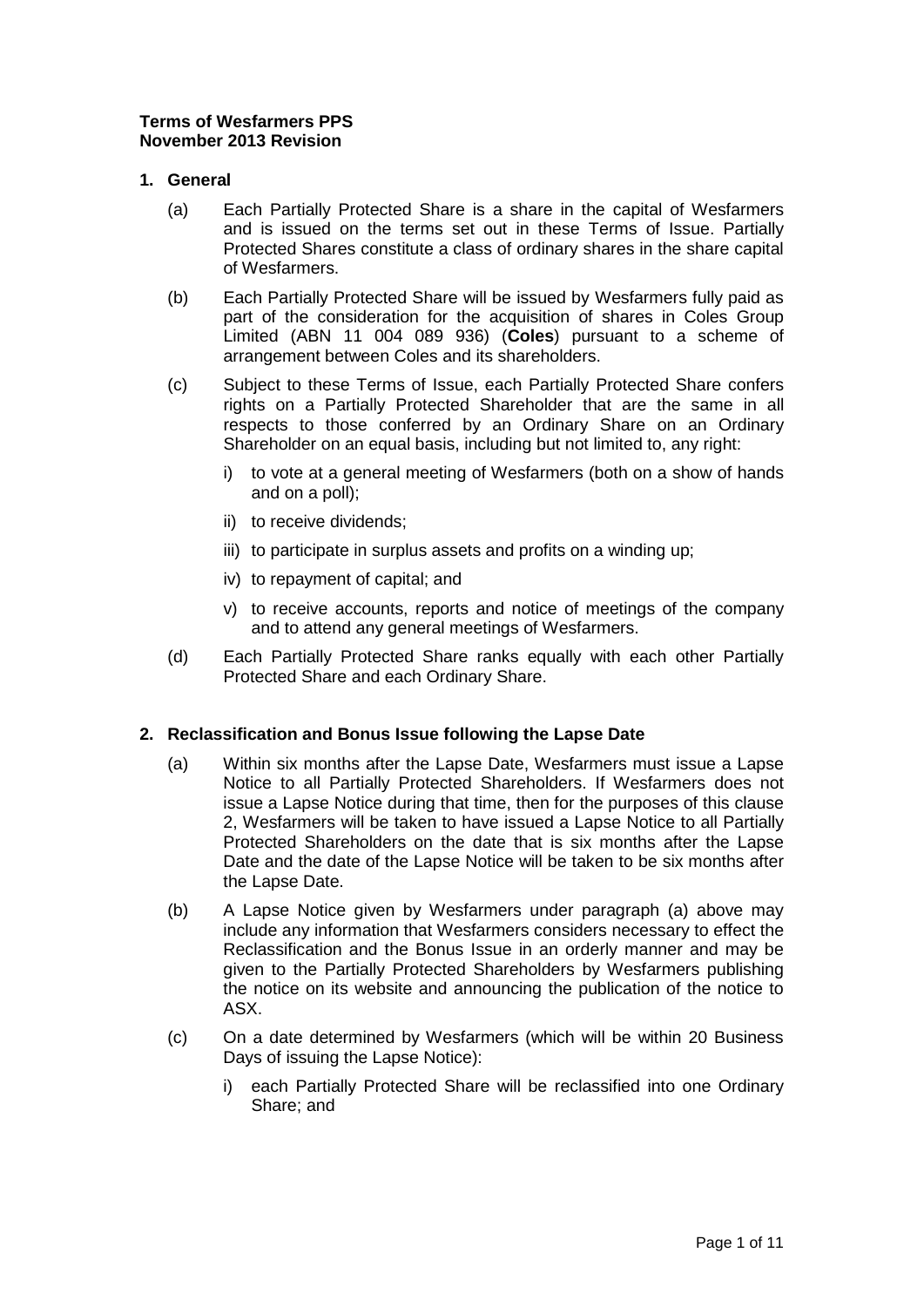- ii) subject to clause 8, each Partially Protected Shareholder will be issued an additional number of Ordinary Shares for each Partially Protected Share held on that date, in accordance with the following:
	- (A) if the M VWAP is equal to or more than the Cap Price, no additional Ordinary Shares;
	- (B) if the M VWAP is equal to or less than the Floor Price, 0.256 Ordinary Shares; and
	- (C) if the M VWAP is between the Floor Price and the Cap Price, the number of Ordinary Shares calculated (to four decimal places) using the following formula:

## **Cap Price**

**- 1**

# **M VWAP**

where:

**M VWAP** means the VWAP for the period of two months immediately preceding, but not including, the date of the Lapse Notice.

- (d) Where the total number of Ordinary Shares that a Partially Protected Shareholder is entitled to be issued under paragraph (c) above includes a fraction, that fraction will be disregarded.
- (e) This clause 2 applies only to the extent the Partially Protected Shares have not been Reclassified into Ordinary Shares in accordance with clauses 4, 5 or 6.

## **3. Extension of Lapse Date**

- (a) If the average of the ASX/S&P 200 Industrial Index at the close of trading for each trading day during the two month period before the Lapse Date is less than 6500, then Wesfarmers may, by giving notice to the Partially Protected Shareholders in accordance with paragraph (b) below, extend the Lapse Date for a further period of 12 calendar months. For the avoidance of doubt, once such a notice is given, no further notice may be given under this clause 3 unless this clause becomes operative as at the new Lapse Date.
- (b) Partially Protected Shareholders acknowledge that any notice given by Wesfarmers under paragraph (a) may be given to them by Wesfarmers publishing the notice on its website and announcing the publication of the notice to ASX.
- (c) Wesfarmers may exercise the right to extend the Lapse Date under this clause 3 no more than four times.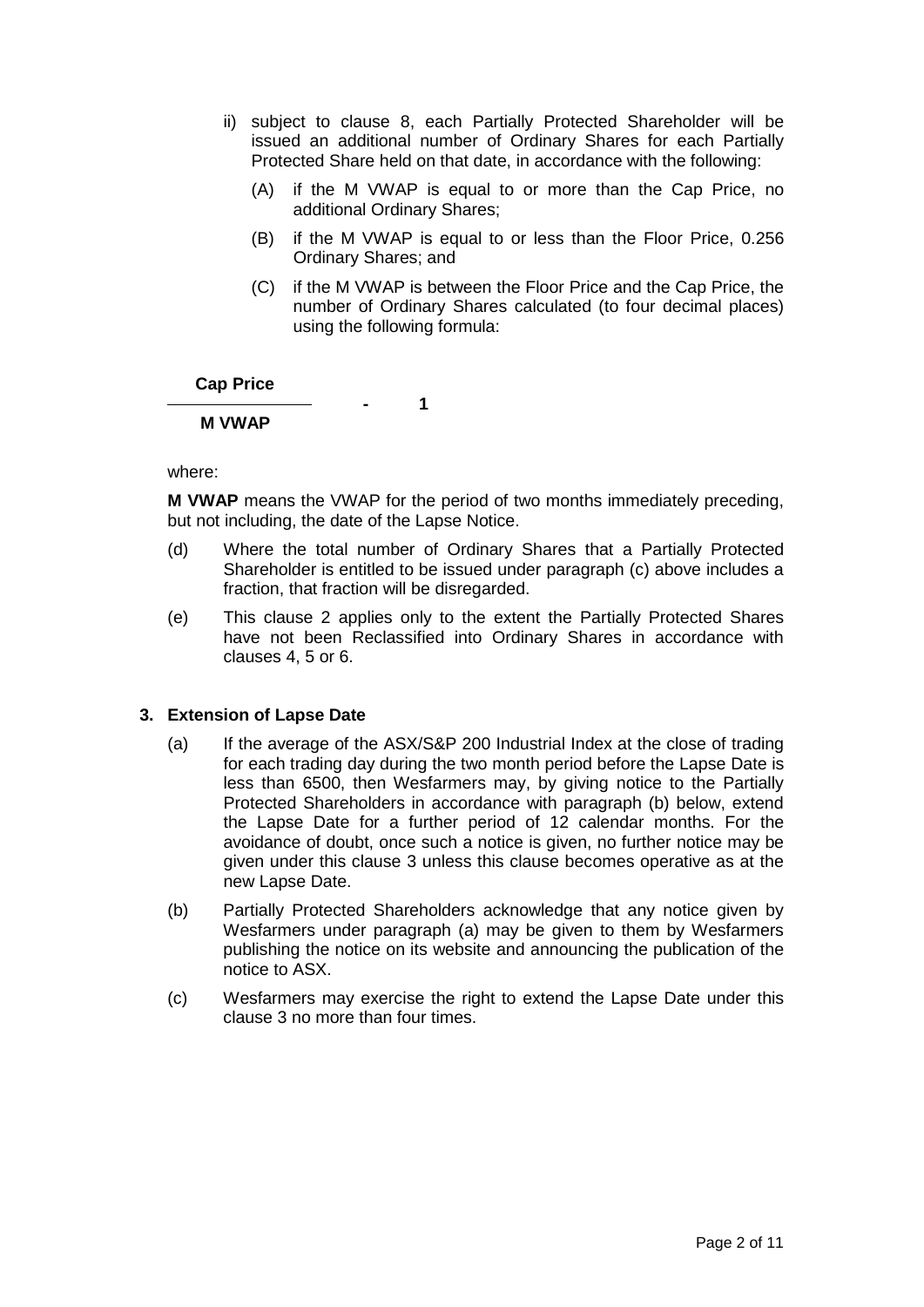# **4. Reclassification at Election of Holder**

- (a) A Partially Protected Shareholder may at any time provide written notice (a **Holder Election Notice**) to Wesfarmers under which the Partially Protected Shareholder elects to have all or part of the Partially Protected Shares that they hold Reclassified into an equal number of Ordinary Shares in accordance with this clause 4.
- (b) On the Holder Reclassification Date, the Partially Protected Share which the Partially Protected Shareholder who provided the notice has elected to Reclassify (as determined by reference to the Register) shall be Reclassified into Ordinary Shares on a one-for-one basis, and the Partially Protected Shareholder shall be removed from the Register in respect of that number of Partially Protected Shares and entered into the register of Ordinary Shareholders in respect of an equal number of Ordinary Shares. The Partially Protected Shareholder will not be entitled to be issued with any additional Ordinary Shares in respect of the Partially Protected Share.
- (c) Subject to paragraph (d) below, the Partially Protected Shareholder Reclassification Date will be the last Business Day of the calendar month in which a valid Holder Election Notice is received by Wesfarmers unless the Holder Election Notice is received within the last 10 Business Days of the calendar month, in which case, it will be the last Business Day of the following calendar month.
- (d) If the Holder Reclassification Date would, but for this paragraph, occur during a Block-out Period, then Wesfarmers may (in its sole discretion) give notice to Partially Protected Shareholders of its election to defer the Holder Reclassification Date to the last Business Day of the calendar month following the month in which the Block-out Period ends.

Partially Protected Shareholders acknowledge that any notice given by Wesfarmers under paragraph (d) may be given to them by Wesfarmers publishing the notice on its website and announcing the publication of the notice to ASX.

- (e) In order to be valid, a Holder Election Notice must:
	- i) be signed by the Partially Protected Shareholder, or where Partially Protected Shares are held jointly, by each joint Partially Protected Shareholder in respect of that Partially Protected Share;
	- ii) clearly state the number of their Partially Protected Shares the Partially Protected Shareholder wishes to have Reclassified into Ordinary Shares. If the Partially Protected Shareholder does not clearly state the number of their Partially Protected Shares the Partially Protected Shareholder wishes to Reclassify, the Partially Protected Shareholder will be taken to have elected to have all their Partially Protected Shares Reclassified; and
	- iii) be received by Wesfarmers at its registered office (or other office nominated by Wesfarmers) or at the office of the registrar of Partially Protected Shareholders.

Wesfarmers will make a form of Holder Election Notice available to Partially Protected Shareholders.

(f) A valid Holder Election Notice, once received by Wesfarmers, is irrevocable.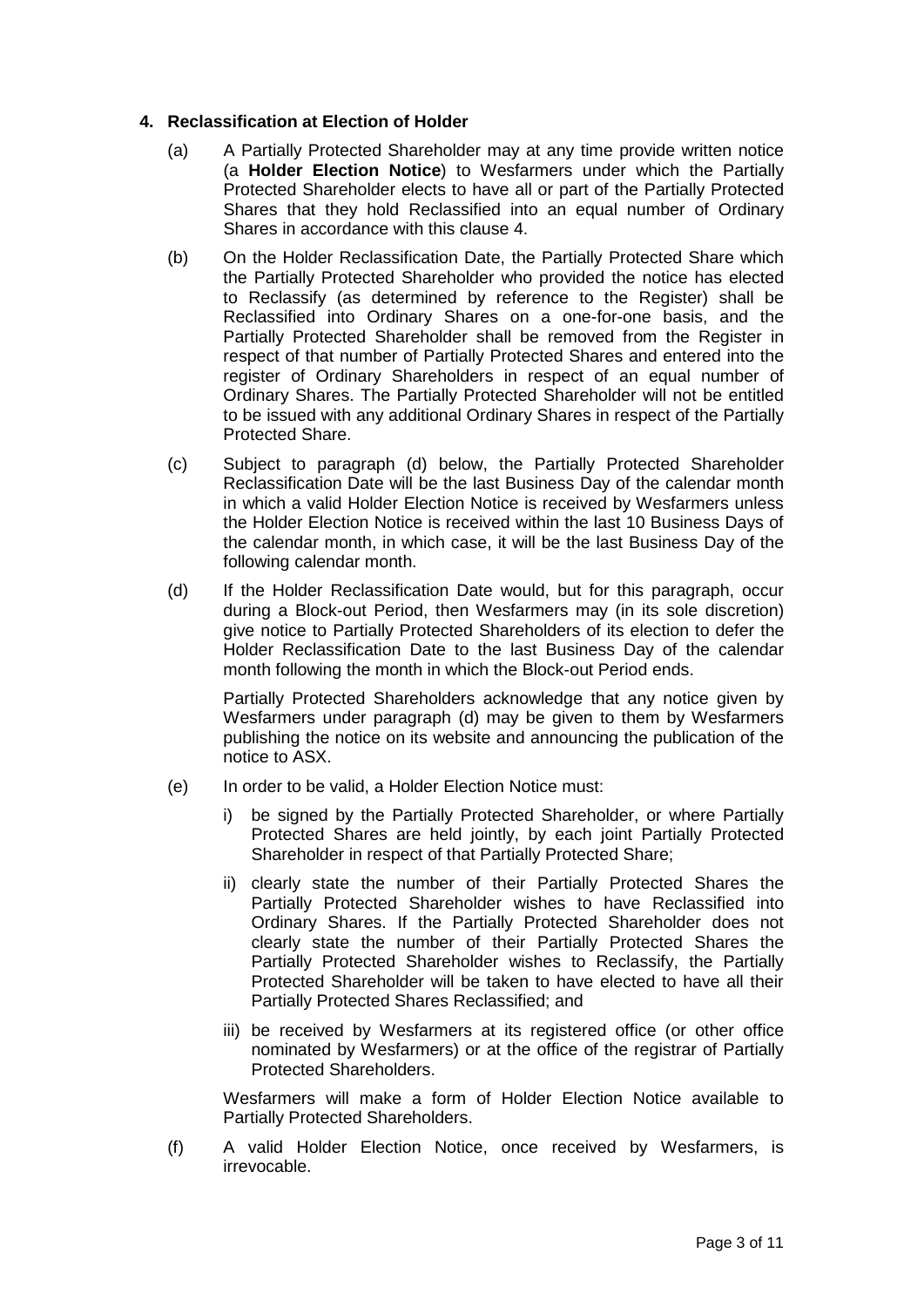# **5. Reclassification and Bonus Issue at Election of Wesfarmers**

- (a) Wesfarmers may at any time issue a notice (**Wesfarmers Election Notice**) to all Partially Protected Shareholders under which Wesfarmers can elect to Reclassify all (but not some only) Partially Protected Shares.
- (b) A Wesfarmers Election Notice given by Wesfarmers under paragraph (a) above may include any information that Wesfarmers considers necessary to effect Reclassification in an orderly manner and may be given to them by Wesfarmers publishing the notice on its website and announcing the publication of the notice to ASX.
- (c) On a date determined by Wesfarmers (which will be within 20 Business Days of issuing the Wesfarmers Election Notice):
	- i) each Partially Protected Share will be reclassified into one Ordinary Share; and
	- ii) subject to clause 8, each Partially Protected Shareholder will be issued an additional number of Ordinary Shares for each Partially Protected Share held on that date, in accordance with the following formula:

# **Cap Price**

**- 1**

# **M VWAP**

where:

**MVWAP** means the VWAP for the period of two months immediately preceding, but not including, the date of the Wesfarmers Election Notice.

- (d) Where the total number of Ordinary Shares that a Partially Protected Shareholder is entitled to be issued under paragraph (c) above includes a fraction, that fraction will be disregarded.
- (e) This clause 5 applies only to the extent the Partially Protected Shares have not been Reclassified into Ordinary Shares in accordance with clauses 2, 4 or 6.

# **6. Early Lapse**

(a) If the VWAP over any consecutive period of 20 Business Days exceeds the Cap Price at any time prior to the Lapse Date (the **Early Lapse Event**), then on the Early Lapse Reclassification Date each Partially Protected Share then on Issue shall be Reclassified into one Ordinary Share, and Partially Protected Shareholders shall be removed from the Register in respect of that number of Partially Protected Shares and entered into the register of Ordinary Shareholders in respect of an equal number of Ordinary Shares. The Partially Protected Shareholder will not be entitled to be issued with any additional Ordinary Shares in respect of the Partially Protected Share.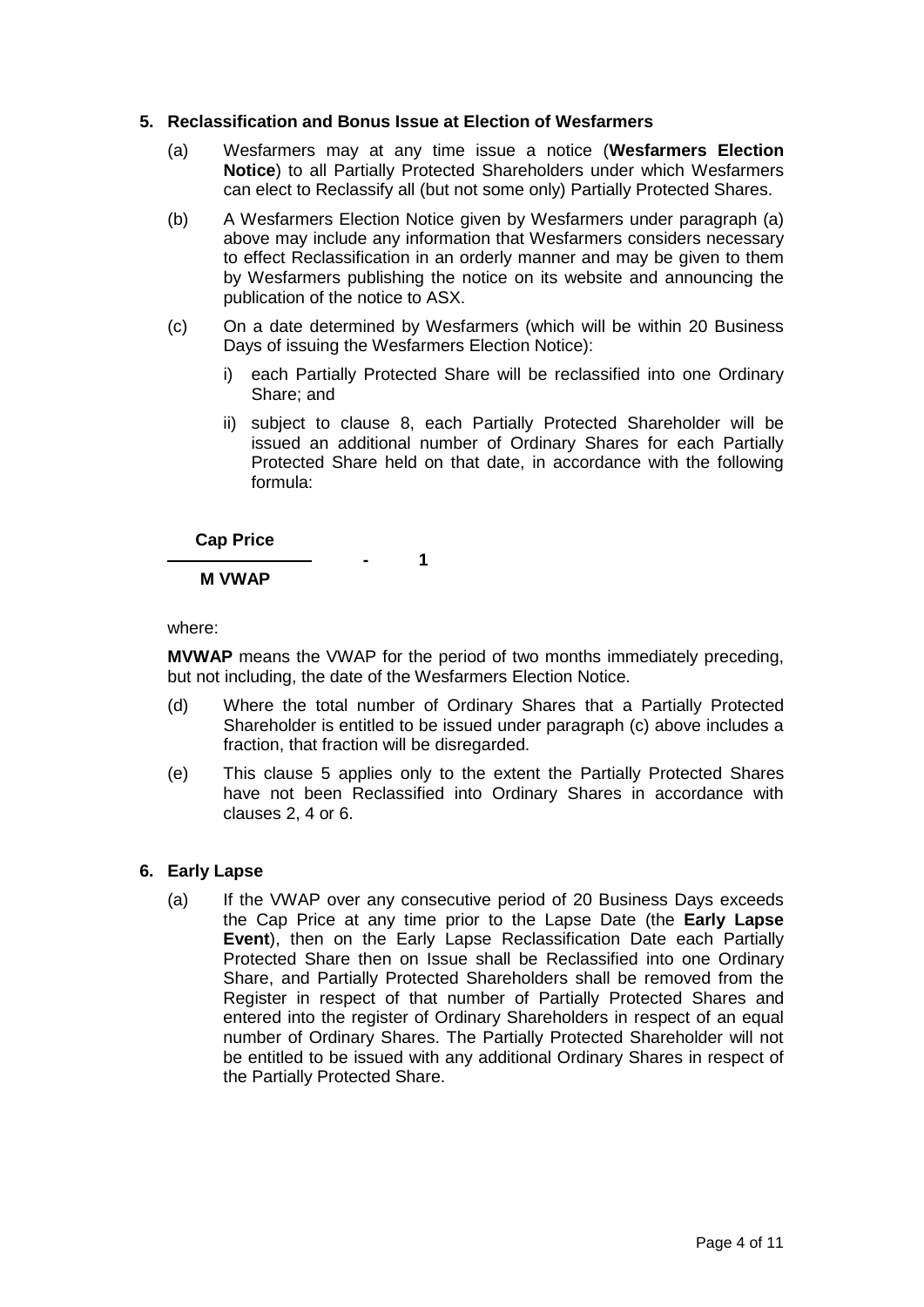- (b) Subject to paragraph (c) below, the Early Lapse Reclassification Date will be on the last Business Day of the calendar month in which Wesfarmers gives notice to Partially Protected Shareholders that Partially Protected Shares will be Reclassified under this clause 6 by Wesfarmers publishing the notice on its website and announcing the publication of the notice to ASX. Wesfarmers will issue this notice as soon as practicable after it becomes aware of an Early Lapse Event.
- (c) If the Early Lapse Reclassification Date would, but for this paragraph, occur during a Block-out Period, then the Early Lapse Reclassification Date will be deferred to the last Business Day of the calendar month following the month in which the Block-out Period ends.

# **7. Adjustment to VWAP**

The calculation of VWAP will be subject to the following adjustments:

- (a) where, on some or all of the Business Days in respect of the period to which the VWAP relates (the **Reference Period**), Ordinary Shares have been quoted on ASX as cum dividend or cum any other distribution or entitlement and the Partially Protected Shares will Reclassify after the date those Ordinary Shares no longer carry that entitlement (**Ex Date**), then the VWAP on the Business Days on which those shares have been quoted cum dividend or cum entitlement shall be reduced by an amount (Cum Value) equal to:
	- i) (in case of a dividend or other distribution), the amount of that dividend or distribution;
	- ii) (in the case of an entitlement which is traded on ASX on any of those Business Days), the volume weighted average price of all such entitlements sold on ASX during the Reference Period on the Business Days on which those entitlements were traded; or
	- iii) (in the case of an entitlement not traded on ASX during the Reference Period), the value of the entitlement as reasonably determined by the Directors; and
- (b) where, on some or all of the Business Days in the Reference Period, Ordinary Shares have been quoted ex dividend, ex distribution or ex entitlement, and the Partially Protected Shares will Reclassify into Ordinary Shares which would be entitled to receive the relevant dividend, distribution or entitlement, the VWAP on the Business Days on which those Ordinary Shares have been quoted ex dividend, ex distribution or ex entitlement shall be increased by the Cum Value.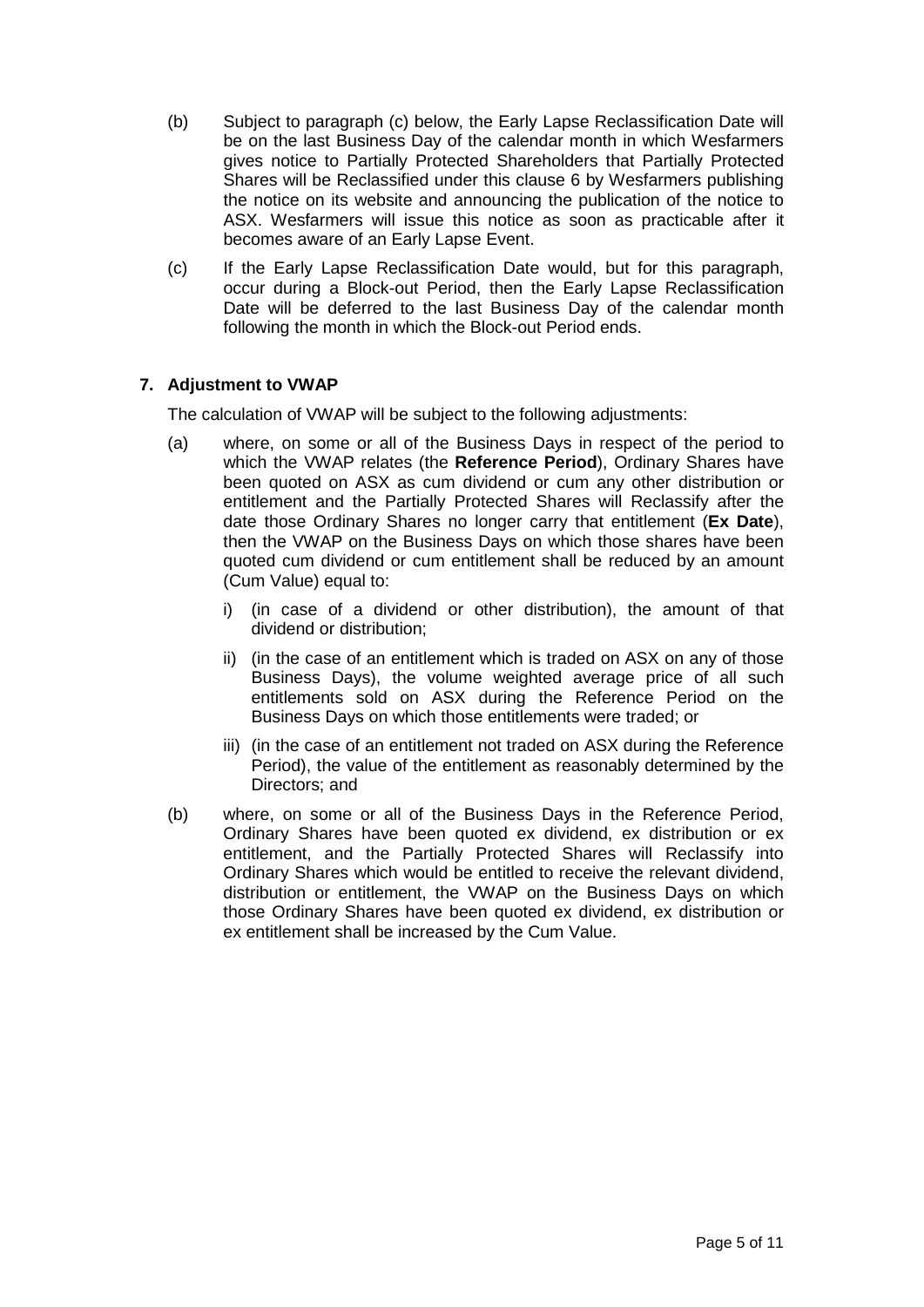# **8. Discretion with respect to Bonus Issues**

- (a) Wesfarmers is required to effect a Bonus Issue when required under these Terms of Issue, unless the Directors, at their sole discretion, decide not to effect the issue.
- (b) If the Directors exercise their discretion not to effect a Bonus Issue if otherwise due under clause  $2(c)(ii)$  or clause  $5(c)(ii)$  (as the case may be), Wesfarmers must not:
	- determine or pay interest, dividends or other distributions on any Equal Ranking Capital Securities or Junior Ranking Capital Securities; or
	- ii) redeem, reduce capital on, cancel or acquire for any consideration any Equal Ranking Capital Securities or Junior Ranking Capital Securities,

until the Bonus Issue is made to the holder of the Reclassified Ordinary Share to which the Bonus Issue relates.

# **9. Reclassification and Bonus Issue Generally**

- (a) On Reclassification of a Partially Protected Share:
	- i) all rights and restrictions conferred on the share pursuant to these Terms of Issue will no longer have any effect (except for any rights relating to any dividend, distribution or other entitlement accrued on or before the Reclassification Date, including under clause 8, which will subsist);
	- ii) the terms on which such share will be on issue will be the terms of issue of an Ordinary Share; and
	- iii) thenceforth such share will be an Ordinary Share, and the holder of such share will be an Ordinary Shareholder who will be conferred all the rights and obligations in respect of an Ordinary Share (other than in respect of any dividend, distribution or other entitlement that has accrued before the Reclassification Date in respect of other Ordinary Shares).
- (b) The variation of the status of, and the rights attaching to, a Partially Protected Share by way of Reclassification does not constitute redemption, cancellation or buy-back of a Partially Protected Share or an issue, allotment or creation of a new share.
- (c) Each Ordinary Share resulting from Reclassification and issued pursuant to a Bonus Issue will rank equally with all other Ordinary Shares then on issue and Wesfarmers will issue a statement that the holder of those shares holds a share so ranking.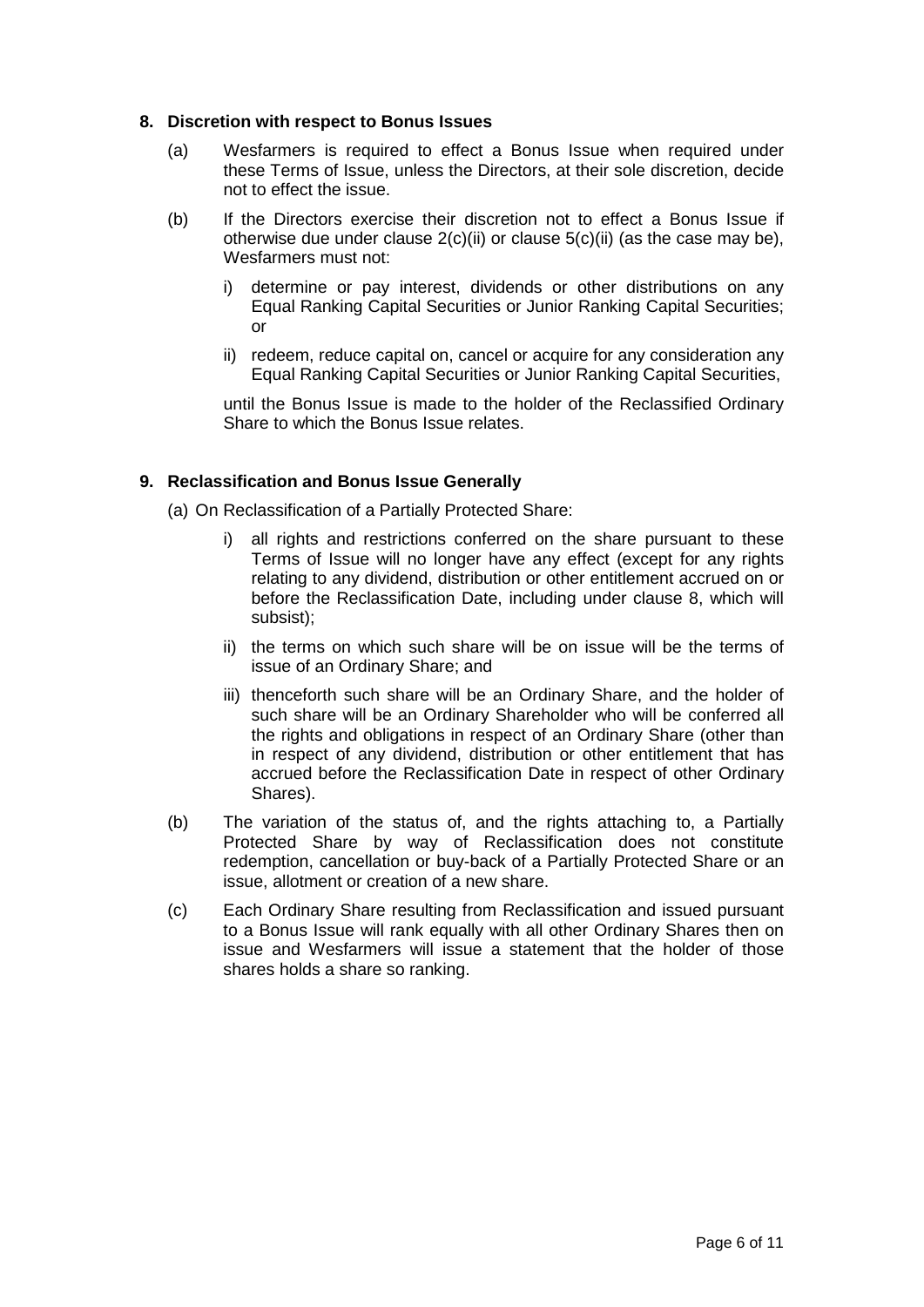# **10. Takeovers and schemes of arrangement**

If a takeover bid is made for Ordinary Shares, acceptance of which is recommended by the Directors, or the Directors recommend a member's scheme of arrangement, the Directors will use reasonable endeavours to procure that equivalent takeover offers are made to Partially Protected Shareholders or that they participate in the scheme of arrangement.

# **11. Discretion to adjust terms in certain events**

Where:

- (a) Ordinary Shares are reconstructed, consolidated, divided or reclassified into a lesser or greater number of securities;
- (b) Wesfarmers undertakes a bonus issue or rights issue in respect of Ordinary Shares, conducts a buy-back, cancellation or return of capital affecting Ordinary Shares, makes a distribution other than by the way of dividend in accordance with its usual policy or makes a pro rata offer to Ordinary Shareholders to subscribe for, or purchase, securities in any entity other than Wesfarmers; or
- (c) any other corporate action is undertaken by Wesfarmers that may have a diluting or concentrative effect on the value of the Ordinary Shares,

and the Directors determine that any such occurrence would, in the reasonable opinion of the Directors, affect the relative values of Partially Protected Shares and Ordinary Shares, the Directors may:

- i) make such alterations to the Cap Price, Floor Price and/or any other term of these Terms of Issue as the Directors reasonably consider appropriate or necessary to maintain that relativity; and/or
- ii) extend an entitlement to the Partially Protected Shareholders to participate in such distribution or pro rata offer based upon the number of Ordinary Shares to which those Partially Protected Shareholders would have been entitled if their Partially Protected Shares had been Reclassified on a date nominated by the Directors and adapting the formula in clause 2(c) as the Directors reasonably consider appropriate to maintain the relativity.

## **12. Quotation**

Wesfarmers must use all reasonable endeavours to furnish all such documents as are reasonably necessary to apply, at its own expense, for quotation of Partially Protected Shares on ASX and of all Ordinary Shares which are on issue as a result of Reclassification or Bonus Issue on any stock exchange on which the other Ordinary Shares are quoted on the date of Reclassification or Bonus Issue.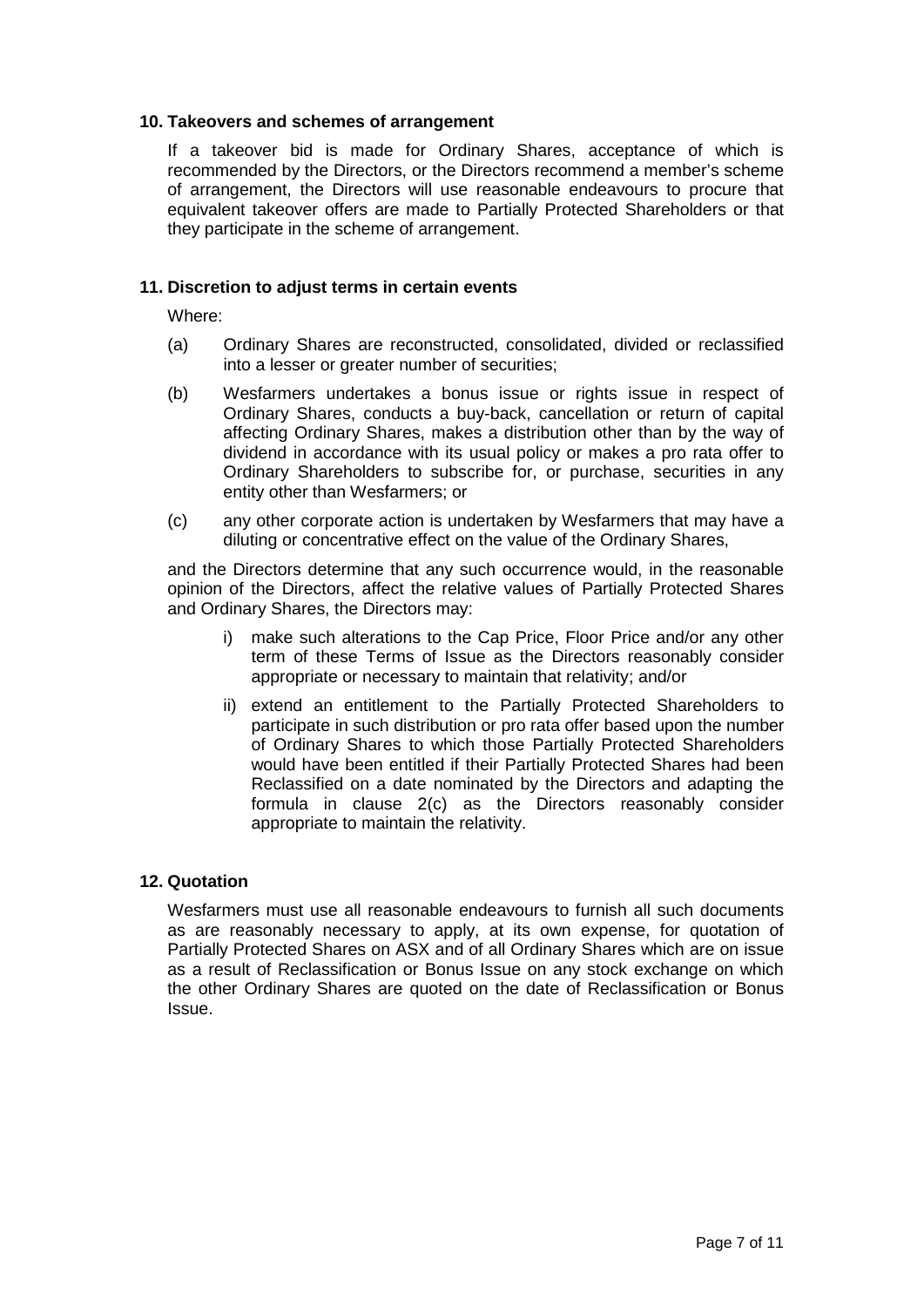# **13. Amendments to these Terms of Issue**

## **13.1 Amendment without consent**

Subject to complying with all applicable laws, Wesfarmers may, without the authority, assent or approval of Partially Protected Shareholders, amend these Terms of Issue:

- (a) if Wesfarmers is of the opinion that the amendment is:
	- i) of a formal, minor or technical nature;
	- ii) made to cure any ambiguity;
	- iii) made to correct any manifest error;
	- iv) expedient for the purpose of enabling the Partially Protected Shares to be listed for quotation or to retain quotation on any stock exchange and it is otherwise not considered by Wesfarmers to be materially prejudicial to the interests of Partially Protected Shareholders as a whole;
	- v) necessary to comply with the provisions of any statute, the requirements of any statutory authority, the ASX Listing Rules or the listing or quotation requirements of any stock exchange on which the Partially Protected Shares are quoted; or
	- vi) contemplated under clause 11; or
- (b) generally, in any case where such amendment is considered by Wesfarmers not to be materially prejudicial to the interests of Partially Protected Shareholders as a whole.

## **13.2 Amendment with consent**

Without limiting clause 13.1, Wesfarmers may amend these Terms of Issue if the amendment has been approved in accordance with rule 2.5 of the Constitution.

## **14. Interpretation**

- (a) Unless the context otherwise requires, if there is any inconsistency between the provisions of these Terms of Issue, and the Constitution, then, to the maximum extent permitted by law, the provisions of these Terms of Issue will prevail.
- (b) Unless otherwise specified, the Directors may exercise all powers of Wesfarmers under these Terms of Issue that are not, by the Corporations Act or by the Constitution, required to be exercised by Wesfarmers in general meeting.
- (c) A reference to \$, dollars or cents in these Terms of Issue is a reference to Australian currency. A reference to time in these Terms of Issue is a reference to Perth, Western Australia, Australian time.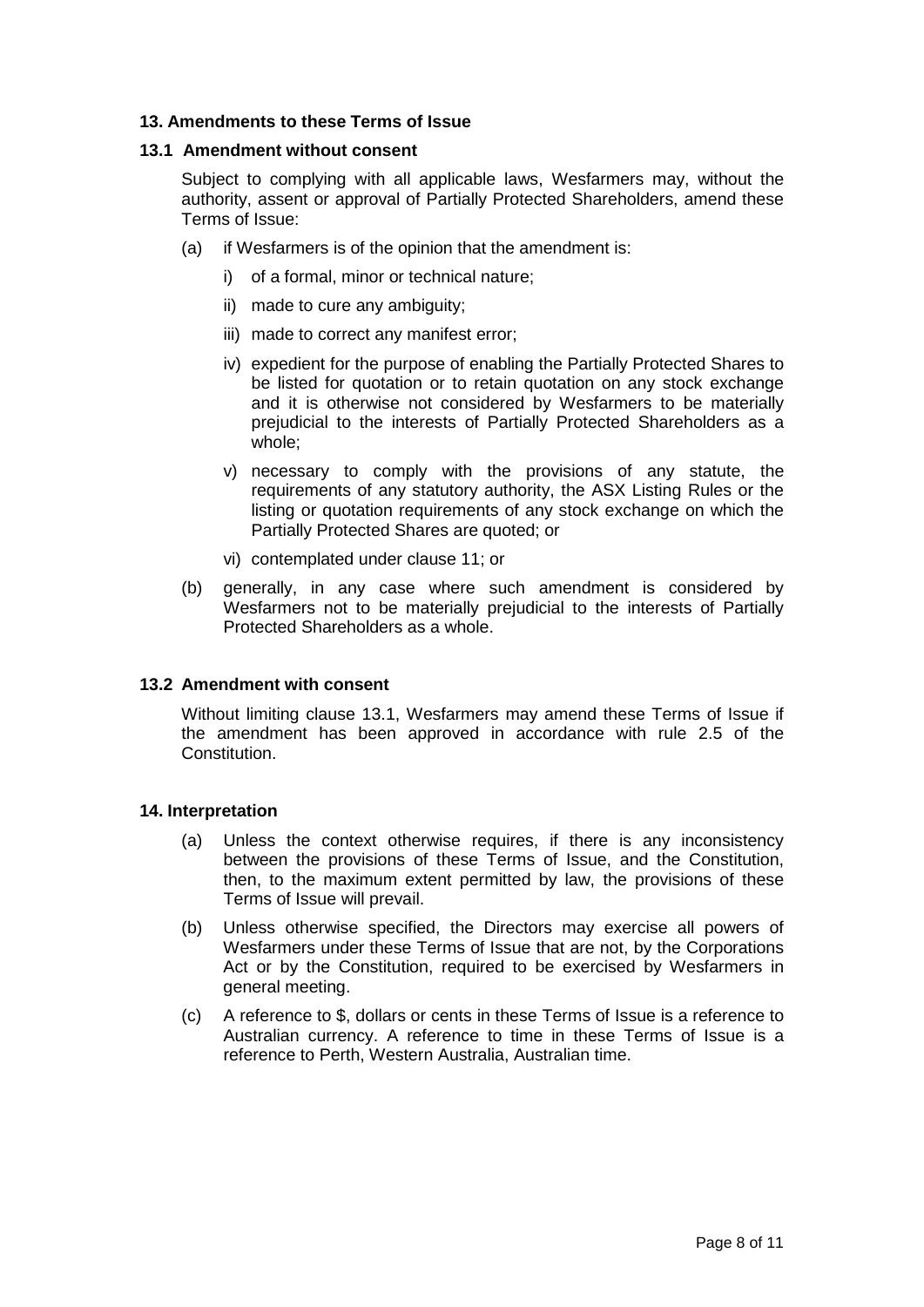- (d) Unless otherwise specified, notices may be given by Wesfarmers to a Partially Protected Shareholder in the manner prescribed by the Constitution for the giving of notices to members of Wesfarmers and the relevant provisions of the Constitution apply with all necessary modification to notices to Partially Protected Shareholders.
- (e) Unless otherwise specified, a reference to a clause is a reference to a clause of these Terms of Issue.
- (f) If a calculation is required under these Terms of Issue, unless the contrary intention is expressed, the calculation will be rounded to four decimal places.
- (g) Calculations, elections and determinations made by Wesfarmers under these Terms of Issue are binding on Partially Protected Shareholders in the absence of manifest error.
- (h) Definitions and interpretation under the Constitution will also apply to these Terms of Issue subject to paragraph (a).
- (i) A reference to a statute, ordinance, code or other law includes regulations and other instruments under it and consolidations, amendments, reenactments or replacements of any of them.
- (j) If an event under these Terms of Issue must occur on a stipulated day which is not a Business Day, then the stipulated day for that event will be taken to be the next Business Day.
- (k) A reference to the ASX/S&P200 Industrials Index includes, where that index ceases to exist, a reference to another index or successor index which Wesfarmers believes in good faith best replicates the parameters of the ASX/S&P200 Industrials Index. For the avoidance of doubt, the ASX/S&P 200 Industrials Index is ASX Code XNJ.
- (l) The following words and expressions shall have the following meanings:

**ASX** means ASX Limited (ABN 98 008 624 691).

**ASX Listing Rules** means the listing rules of ASX from time to time with any modification or waivers in their application to

Wesfarmers, which ASX may grant.

**ASX Market Rules** means the operating rules of ASX from time to time. **Block-out Period** means the period commencing on the date that the Directors determine a dividend is payable on Ordinary Shares and ending on the date the dividend is paid.

**Bonus Issue** means an issue of Ordinary Shares pursuant to clause  $2(c)(ii)$  or  $5(c)(ii)$ .

**Business Day** means a business day as defined in ASX Listing Rules.

**Cap Price** means \$43.11, subject to adjustment in accordance with these Terms of Issue.

**Capital Securities** means shares or any equity, hybrid or subordinated debt capital security (whether comprised of one or more instruments) issued by Wesfarmers or a member of the Group.

**Capital Security** has the corresponding meaning.

**Constitution** means the constitution of Wesfarmers as amended from time to time.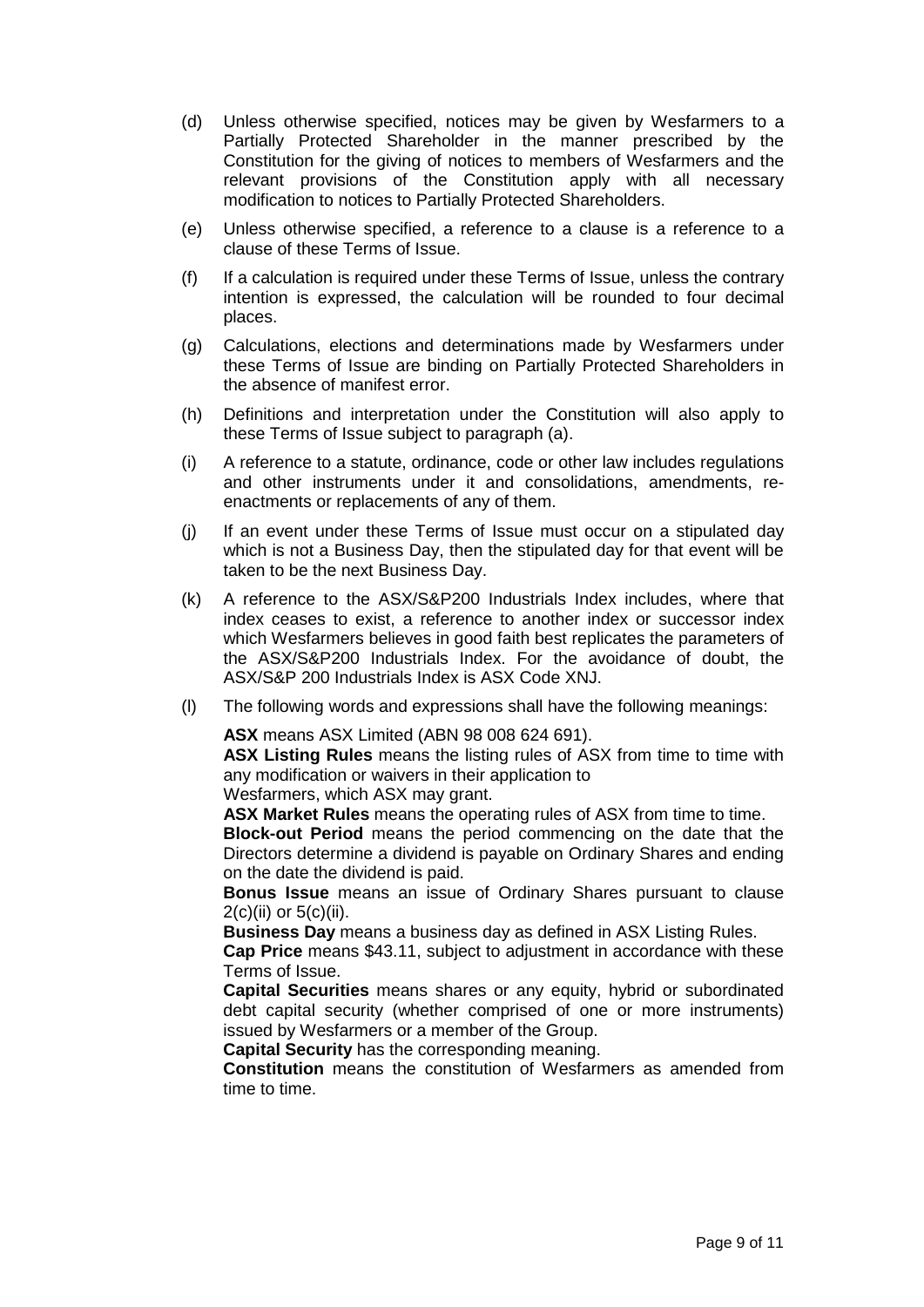**Corporations Act** means Corporations Act 2001 (Cth).

**Directors** means some or all of the directors of Wesfarmers.

**Early Lapse Event** has the meaning given in clause 6(a).

**Early Lapse Reclassification Date** means the date on which a Partially Protected Share is Reclassified under clause 6.

# **Equal Ranking Capital Securities** means:

- (a) in the case of interest, dividend or other distribution, a Partially Protected Share, an Ordinary Share and any other Capital Security which ranks for payment of the interest, dividend or other distribution equally with Partially Protected Shares or Ordinary Shares; and
- (b) in the case of redemption, reduction of capital on, cancellation or acquisition, a Partially Protected Share, an Ordinary Share and any other Capital Security which ranks equally with Partially Protected Shares or Ordinary Shares for a return of capital if Wesfarmers is wound up.

**Floor Price** means \$34.32, subject to adjustment in accordance with these Terms of Issue.

**Group** means Wesfarmers and its controlled entities.

**Holder Reclassification Date** means the date on which a Partially Protected Share is Reclassified at the election of the Partially Protected Shareholder under clause 4.

**Holder Election Notice** means a notice given by a Partially Protected Shareholder to Wesfarmers under clause 4.

**Issue Date** means the date on which Partially Protected Shares are issued in accordance with the Coles Scheme.

**Junior Ranking Capital Securities** means:

- (a) in the case of interest, dividend or other distribution, a Capital Security which ranks for payment of the interest, dividend or other distribution behind Partially Protected Shares or Ordinary Shares; and
- (b) in the case of redemption, reduction of capital on, cancellation or acquisition, a Capital Security which ranks behind Partially Protected Shares or Ordinary Shares for a return of capital if Wesfarmers is wound up.

**Lapse Date** means the date four years from the Issue Date unless extended in accordance with clause 3.

**Lapse Notice** means the notice to be provided by Wesfarmers pursuant to clause 2(a).

**Ordinary Share** means an ordinary share in the capital of Wesfarmers other than a Partially Protected Share.

**Ordinary Shareholder** means a person whose name is for the time being registered as the holder of an Ordinary Share.

**Partially Protected Shareholder** means a person entered on the Register as the holder of a Partially Protected Share.

**Partially Protected Shares** means a share in the capital of Wesfarmers issued under these Terms of Issue.